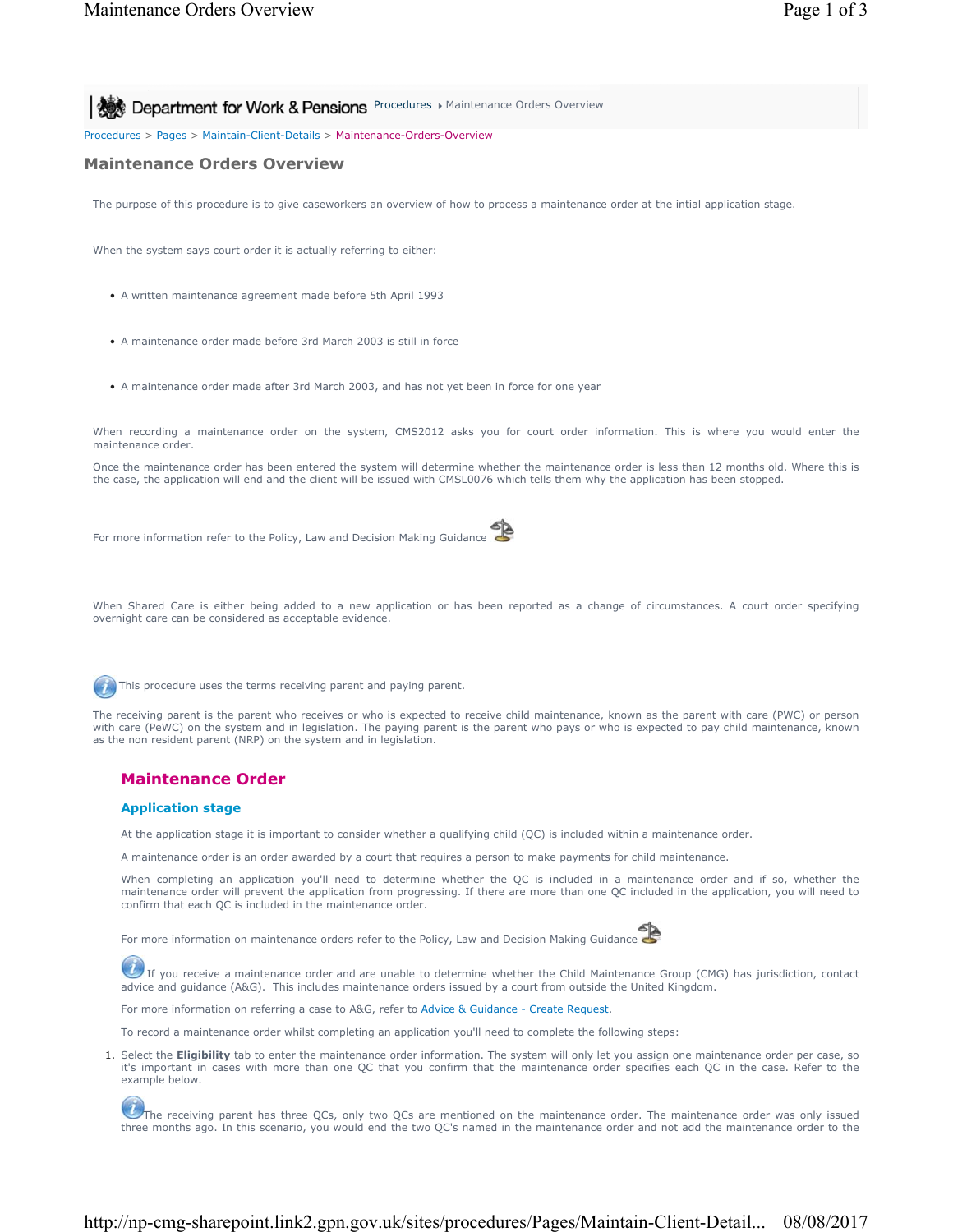system. If you were to add the maintenance order to the system it would result in the third QC also being removed from the case and the application being closed.

2. From the drop down list select the type of maintenance order that the client has provided. If the maintenance order type is not in the list, select other and record the type of maintenance order provided. If there is an issue with the maintenance order you can contact the issuing court to clarify.

Where the applicant fails to provide information of the maintenance order within a defined period. You will need to decide whether you have enough information to proceed or whether the application needs to close. If the applicant hasnt provided enough information but knows the court in which the maintenance order was granted you can consider contacting the court to attempt to obtain the information. Whether you decied to close the application or continue remember to record your decision in **Notes**.

- 3. Once you have gathered and recorded as much information on the maintenance order as you can, save the record.
- 4. The system will determine whether the maintenance order is less than 12 months old. If its less than 12 months old the application will close. When the application is closed, CMSL0076 will automatically generate as you save the record. Go to the letter outbound activity and issue this letter to the applicant.

If the maintenance order is within one month of expiring (the court order is 11 months old) the system will display a warning message advising that it will pause the application for one month. You must ignore this and close the application as you would normally with a maintenance order and advise the applicant to reapply once the maintenance order has expired.

- If the maintenance order is over 12 months old, the application can continue and the Child Maintenance Group (CMG) will replace the 5. maintenance order. Return to the application procedure you were in to complete the remainder of the application:
	- Application Receiving Parent
	- Application Paying Parent
	- Application Child in Scotland
	- Gather Paying Parent Information

### **Court orders and Shared Care**

When considering a shared care dispute, a court order specifying the number of nights QC/s stay with the paying parent can be considered as acceptable evidence. Examples include:

- (Joint) Residency Order
- Contact Order
- (Joint) Custody Order
- Shared Residence Order

This type of court order differs from the ones issued on respect of maintenance. For more information refer to the Policy, Law and Decision

Making Guidance

For more information on completing shared care disputes on the system refer to one of the following:

- Shared Care Dispute at Application
- Change Shared Care of QC

## **Notifications of CMS applications to HMCTS where a Court Order is in place**

In the UK and Wales, court services have been centralised and all correspondence with the courts should be sent to one of the following addresses:

**MEBC - UK (except London)** Address: Triton House St. Andrews Street North Bury St Edmunds Suffolk IP33 1TR MEBC.BSE@hmcts.gsi.gov.uk

**MEBC- London** Address: Central Family Court First Avenue House 42-49 High Holborn London WC1V 6NP MEBC.London@hmcts.gsi.gov.uk

**MEBC - Wales** Address: Port Talbot Justice Centre Harbourside Road